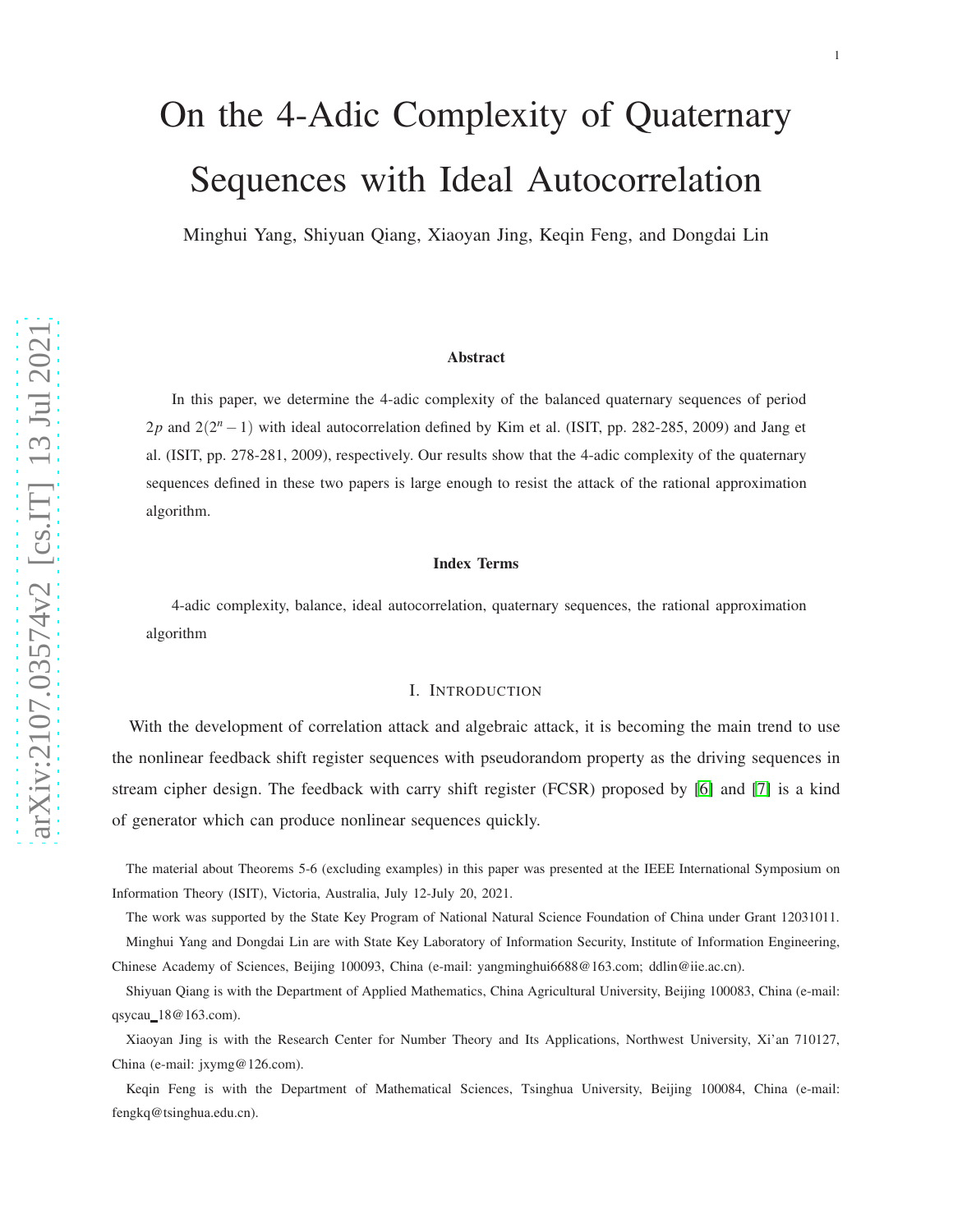Balanced binary and quaternary sequences with good autocorrelation play important roles in communication and cryptography systems. The *d*-adic complexity  $\Phi_d(s)$  measures the smallest length of FCSR which generates the sequence *s* over  $\mathbb{Z}/(d)$ . Sequences over  $\mathbb{Z}/(d)$  with low *d*-adic complexity are susceptibly decoded by the rational approximation algorithm, see [\[6\]](#page-13-0), [8-9]. Particularly, a quaternary sequence *s* can be decoded by the rational approximation algorithm with  $6\Phi_4(s) + 16$  consecutive bits. Hence, the 4-adic complexity  $\Phi_4(s)$  of a safe sequence *s* with period *N* should exceed  $\frac{N-16}{6}$ . There are numerous results about the 2-adic complexity of binary sequences with good autocorrelation, see [2-3], [11-14], for example. However, the 4-adic complexity of quaternary sequences with good autocorrelation has not been studied so fully and there are few quaternary sequences with good autocorrelation whose 4-adic complexity is known, see [\[10\]](#page-14-0). This may pose risk to communication and cryptography system.

In this paper, we determine the 4-adic complexity of the balanced quaternary sequences of even period 2*p* and  $2(2^n - 1)$  with ideal autocorrelation defined in [\[5\]](#page-13-2) and [\[4\]](#page-13-3), respectively. Our results show that the 4-adic complexity of the quaternary sequences with period  $2p$  and  $2(2<sup>n</sup> - 1)$  defined in these two papers is larger than  $\frac{2p-16}{6}$  and  $\frac{2(2^{n}-1)-16}{6}$  $rac{1}{6}$  respectively. Hence they are safe enough to resist the attack of the rational approximation algorithm.

## II. PRELIMINARIES

<span id="page-1-0"></span>In the application of communication and cryptography, balanced sequences with good autocorrelation property are preferred.

For a sequence  $g = (g_0, g_1, \ldots, g_{N-1})$  over  $\mathbb{Z}/(d)$  with period *N*, it is said to be balanced if  $|A_i - A_j| \leq 1$ for any pair of *i*, *j* with  $0 \le i \ne j \le N - 1$ , where

$$
A_k = \{t | g_t = k, 0 \le t < N\}, \ k = 0, 1, \dots, d - 1.
$$

The autocorrelation function of a sequence  $s = (s_0, s_1, \ldots, s_{N-1})$  over  $\mathbb{Z}/(d)$  with period *N* is defined by

$$
C_s(\tau)=\sum_{i=0}^{N-1}\zeta_d^{s_i-s_{i+\tau}},\quad 0\leq \tau < N,
$$

where  $\zeta_d$  is a complex  $d$ -th primitive root of unity.

The maximal out-of-phase autocorrelation magnitude should be as small as possible and the number of the occurrences of the maximal out-of-phase autocorrelation magnitude should be minimized. A sequence with the possible minimum value of the maximal out-of-phase autocorrelation magnitude and the minimum number of occurrences of the maximal out-of-phase autocorrelation magnitude is said to have the ideal autocorrelation property.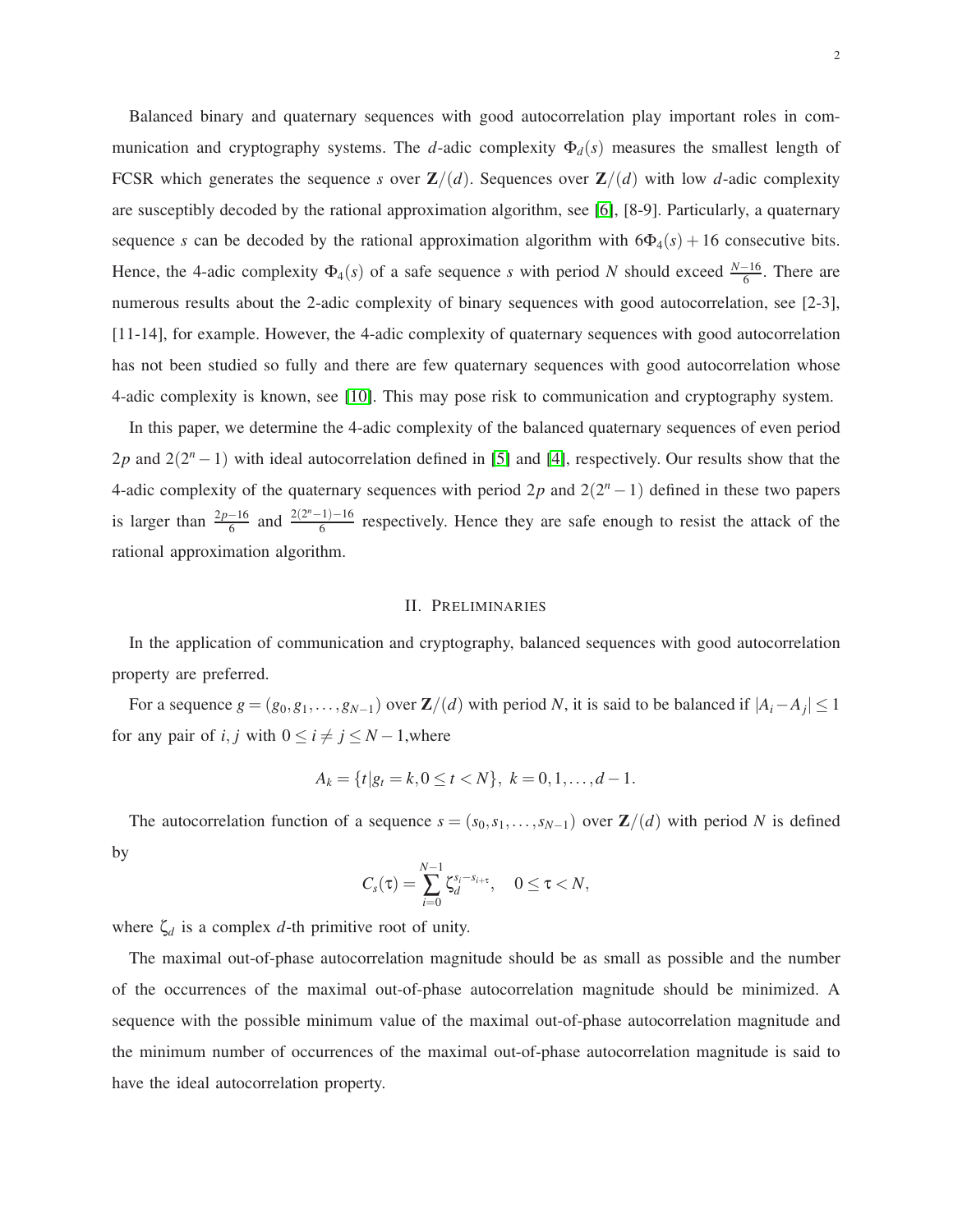For a binary sequence *s* with period *N*, it is well known that if

<span id="page-2-1"></span>
$$
C_s(\tau) = -1 \quad \text{for all } 0 < \tau < N,\tag{1}
$$

then *s* is an ideal autocorrelation sequence.

The autocorrelation distribution of a quaternary sequence *s* of even period *N* with ideal autocorrelation and balance property is given by

$$
C_s(\tau) = \begin{cases} N, & 1 \text{ times,} \\ 0, & \frac{N}{2} - 1 \text{ times,} \\ -2, & \frac{N}{2} \text{ times.} \end{cases}
$$

in [\[5\]](#page-13-2).

By using the Legendre sequences and the Gray mapping, two classes of balanced quaternary sequences of even period 2*p* with ideal autocorrelation were constructed in [\[5\]](#page-13-2). Balanced quaternary sequences of period  $2(2<sup>n</sup> - 1)$  with ideal autocorrelation were constructed in [\[4\]](#page-13-3) by using the binary sequences of period 2*<sup>n</sup>* −1 with ideal autocorrelation and the Gray mapping.

For an odd prime *p*, let *QR* and *QNR* be the set of quadratic residues and quadratic non-residues in the set  $\mathbb{Z}_p^* = \mathbb{Z}/(p) \setminus \{0\} = \{1, 2, ..., p-1\}$ , respectively. Two classes of Legendre sequences *b* and *c* of period *p* are defined by

$$
b_t = \begin{cases} 0, & \text{for } t = 0 \\ 0, & \text{for } t \in QR \\ 1, & \text{for } t \in QNR \end{cases}
$$
\n
$$
c_t = \begin{cases} 1, & \text{for } t = 0 \\ 0, & \text{for } t \in QR \\ 1, & \text{for } t \in QNR \end{cases}
$$

respectively.

The Gray mapping  $\phi$  is defined by

$$
\phi(0,0) = 0, \ \phi(0,1) = 1, \ \phi(1,1) = 2, \ \phi(1,0) = 3.
$$

According to the definition of the Gray mapping, we can get

<span id="page-2-0"></span>
$$
\phi(a,e) = 2a - a(e-1) - (a-1)e
$$
\n(2)

where  $0 \le a \le 1$  and  $0 \le e \le 1$ .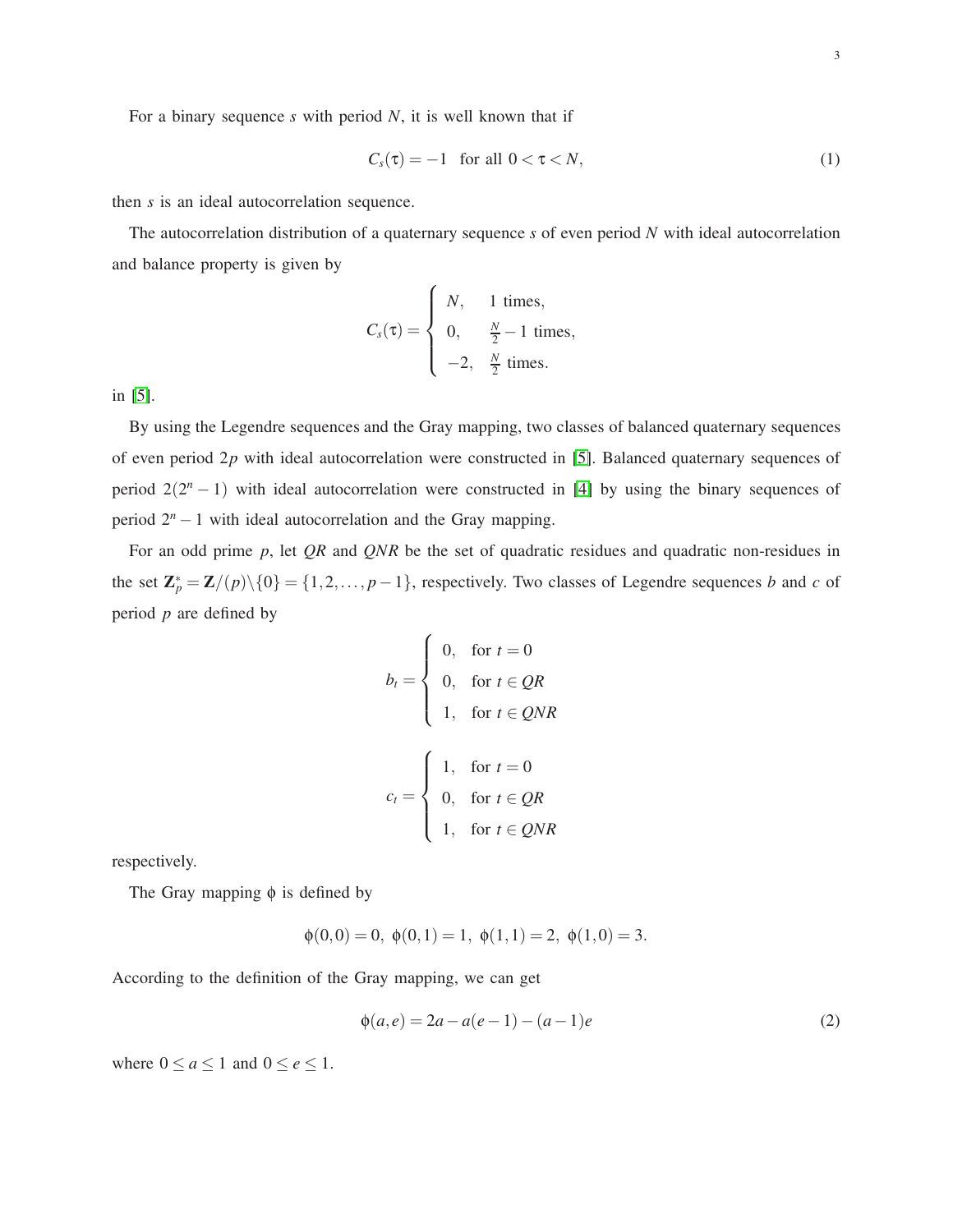The following two classes of quaternary sequences  $g<sup>1</sup>$  and  $g<sup>2</sup>$  of even period 2p defined by using the Gray mapping and the Legendre sequences were shown to have ideal autocorrelation and balance property in [\[5\]](#page-13-2).

<span id="page-3-0"></span>**Definition 1.** *([\[5\]](#page-13-2))* For an odd prime p with  $p \equiv 1 \pmod{4}$ , let s<sup>0</sup> and s<sup>1</sup> be two binary sequences of *the same period* 2*p defined by*

$$
s_t^0 = \begin{cases} b_t, & \text{for } t \equiv 0 \text{ mod } 2 \\ c_t, & \text{for } t \equiv 1 \text{ mod } 2 \end{cases}
$$

$$
s_t^1 = \begin{cases} b_t, & \text{for } t \equiv 0 \text{ mod } 2 \\ 1 - c_t, & \text{for } t \equiv 1 \text{ mod } 2. \end{cases}
$$

*The quaternary sequence*  $g^1$  *of period* 2*p is defined by*  $g_t^1 = \phi(s_t^0, s_t^1)$ *.* 

**Definition 2.** *([\[5\]](#page-13-2))* For an odd prime p with  $p \equiv 3 \pmod{4}$ , let s<sup>2</sup> and s<sup>3</sup> be two binary sequences of *the same period* 2*p defined by*

$$
s_t^2 = \begin{cases} b_t, & \text{for } 0 \le t < p \\ b_t, & \text{for } p \le t < 2p \end{cases}
$$
\n
$$
s_t^3 = \begin{cases} c_t, & \text{for } t \equiv 0 \text{ mod } 2 \\ 1 - c_t, & \text{for } t \equiv 1 \text{ mod } 2. \end{cases}
$$

*The quaternary sequence*  $g^2$  *of period* 2*p is defined by*  $g_t^2 = \phi(s_t^2, s_t^3)$ *.* 

Let  $\mathbb{Z}_{2^{n}-1} = \mathbb{Z}/(2^{n}-1) = \{0,1,2,...,2^{n}-2\}$ . Assume that *s* is a binary sequence of period  $2^{n}-1$  with ideal autocorrelation. Let  $D_0$  be the characteristic set of  $s$  defined by

$$
D_0 = \{t | s_t = 1, 0 \le t \le 2^n - 2\}
$$

and  $\overline{D}_0 = \mathbb{Z}_{2^n-1} \backslash D_0$ . By the Chinese remainder theorem, we have the isomorphism

$$
\phi: \mathbb{Z}_{2\times (2^n-1)} \simeq \mathbb{Z}_2 \times \mathbb{Z}_{2^n-1}, h \mapsto (h \bmod 2, h \bmod 2^n - 1).
$$

The following class of quaternary sequences  $g^3$  of even period  $2(2^n - 1)$  defined by using the Gray mapping and the ideal autocorrelation sequences with period 2*<sup>n</sup>* −1 were shown to have ideal autocorrelation and balance property in [\[4\]](#page-13-3).

<span id="page-3-1"></span>**Definition 3.** ([\[4\]](#page-13-3)) Let s be binary sequence of period  $2^n - 1$  with ideal autocorrelation and  $D_0$  a *characteristic set of s. Let g*<sup>3</sup> *be the quaternary sequence defined by*

$$
g_t^3 = \phi(u_t, v_t),
$$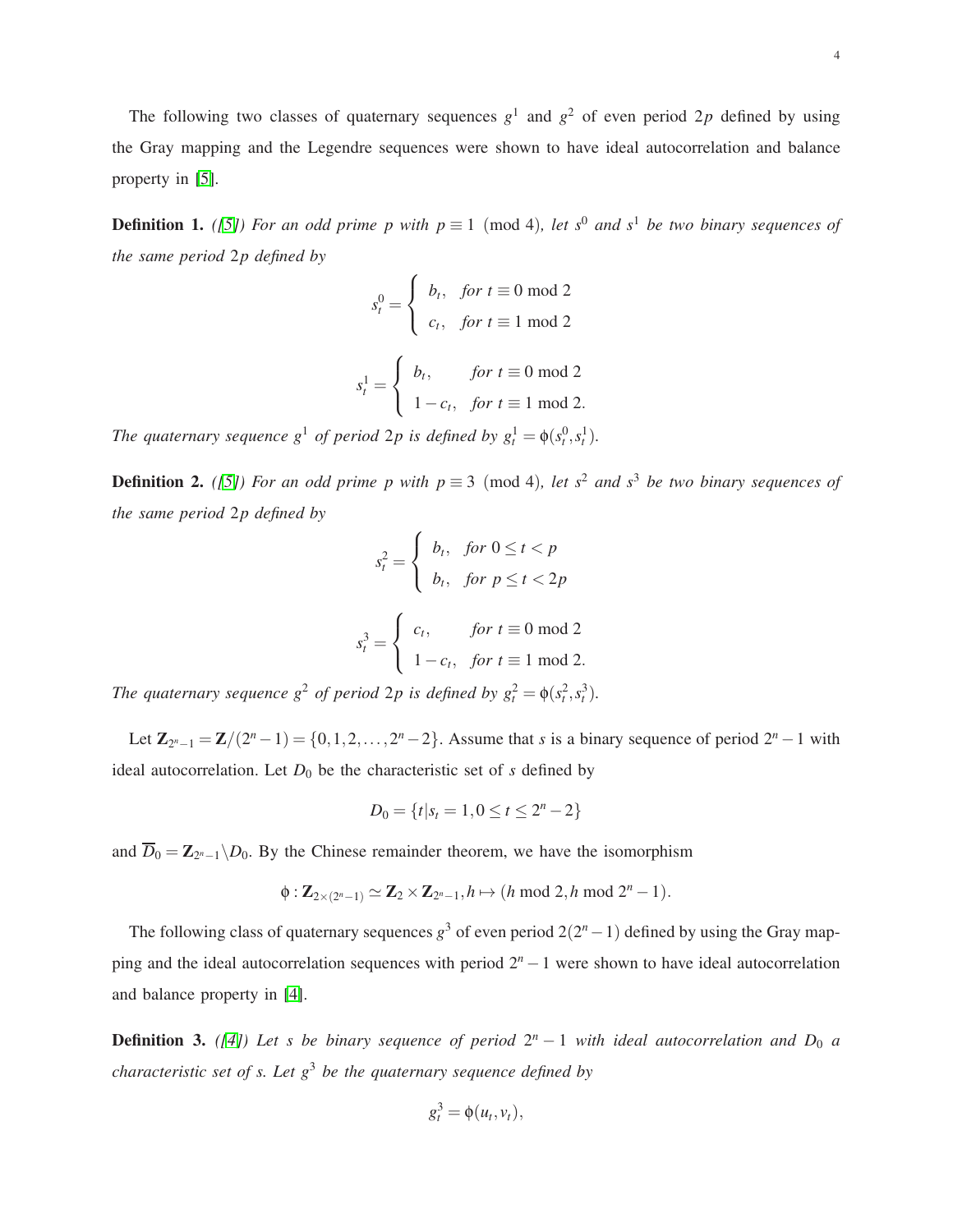*where u and v are the binary sequences of period*  $2^{n+1}$  − 2 *defined by* 

$$
u_t = \begin{cases} 1, & \text{if } t \in \{0, 1\} \times D_0 \\ 0, & \text{if } t \in \{0, 1\} \times \overline{D}_0 \end{cases}
$$
\n
$$
v_t = \begin{cases} 1, & \text{if } t \in \{0\} \times D_0 \cup \{1\} \times \overline{D}_0 \\ 0, & \text{if } t \in \{0\} \times \overline{D}_0 \cup \{1\} \times D_0. \end{cases}
$$

The definition about the 4-adic complexity of quaternary sequences with period *N* is defined as follows.

<span id="page-4-0"></span>**Definition 4.** ([\[6\]](#page-13-0), [\[9\]](#page-13-4)) For a quaternary sequence  $s = (s_0, s_1, \ldots, s_{N-1})$  with period N, let  $S(4) = \sum_{i=0}^{N-1} s_i 4^i$ . *The 4-adic complexity*  $\Phi_4(s)$  *is defined by*  $\log_4 \frac{4^N - 1}{\gcd(4^N - 1)}$ gcd(4 *<sup>N</sup>*−1, *<sup>S</sup>*(4)), *where* gcd(*a*,*b*) *denotes the greatest common divisor of a and b. (The exact value of the smallest length of FCSR which generates the quaternary*  $sequence is \lfloor log_4 ((4^N - 1) / gcd(4^N - 1, S(4)) + 1) \rfloor.$ 

According to Definition [4,](#page-4-0) determining the 4-adic complexity of quaternary sequences is equivalent to determining  $gcd(4^N - 1, S(4))$ .

## III. MAIN RESULT

In this section, we study the 4-adic complexity of the quaternary sequences of period  $2p$  and  $2(2<sup>n</sup> - 1)$ with ideal autocorrelation in Section [II.](#page-1-0)

For  $i \in \mathbb{Z}_p^*$ , the Legendre symbol  $\left(\frac{i}{p}\right)$  $\left(\frac{i}{p}\right)$  is defined by

$$
\left(\frac{i}{p}\right) = \begin{cases} 1, & \text{if } i \in QR \\ -1, & \text{otherwise.} \end{cases}
$$

The following four lemmas are useful in the sequel.

<span id="page-4-2"></span>**Lemma 1.** ([\[1\]](#page-13-5), Theorem 7.3) If s is a periodic binary sequence of odd period  $2^n - 1$  with ideal *autocorrelation, then the number of nonzero bits in one period of s is*  $2^{n-1}$ *.* 

The proof of the lemma is similar to that of Lemma 2(1) in [\[14\]](#page-14-1). For the completeness of the paper, we give a simple proof.

<span id="page-4-1"></span>Lemma 2. *Let p be an odd prime. Then*

$$
\left(\sum_{i=1}^{p-1}\left(\frac{i}{p}\right)4^i\right)^2\equiv -\left(\frac{-1}{p}\right)\frac{4^p-1}{3}+\left(\frac{-1}{p}\right)p \pmod{4^p-1}.
$$

*Proof.* Since

$$
\left(\sum_{i=1}^{p-1} \left(\frac{i}{p}\right) 4^i\right)^2 = \sum_{i=1}^{p-1} \left(\frac{i}{p}\right) 4^i \sum_{j=1}^{p-1} \left(\frac{j}{p}\right) 4^j
$$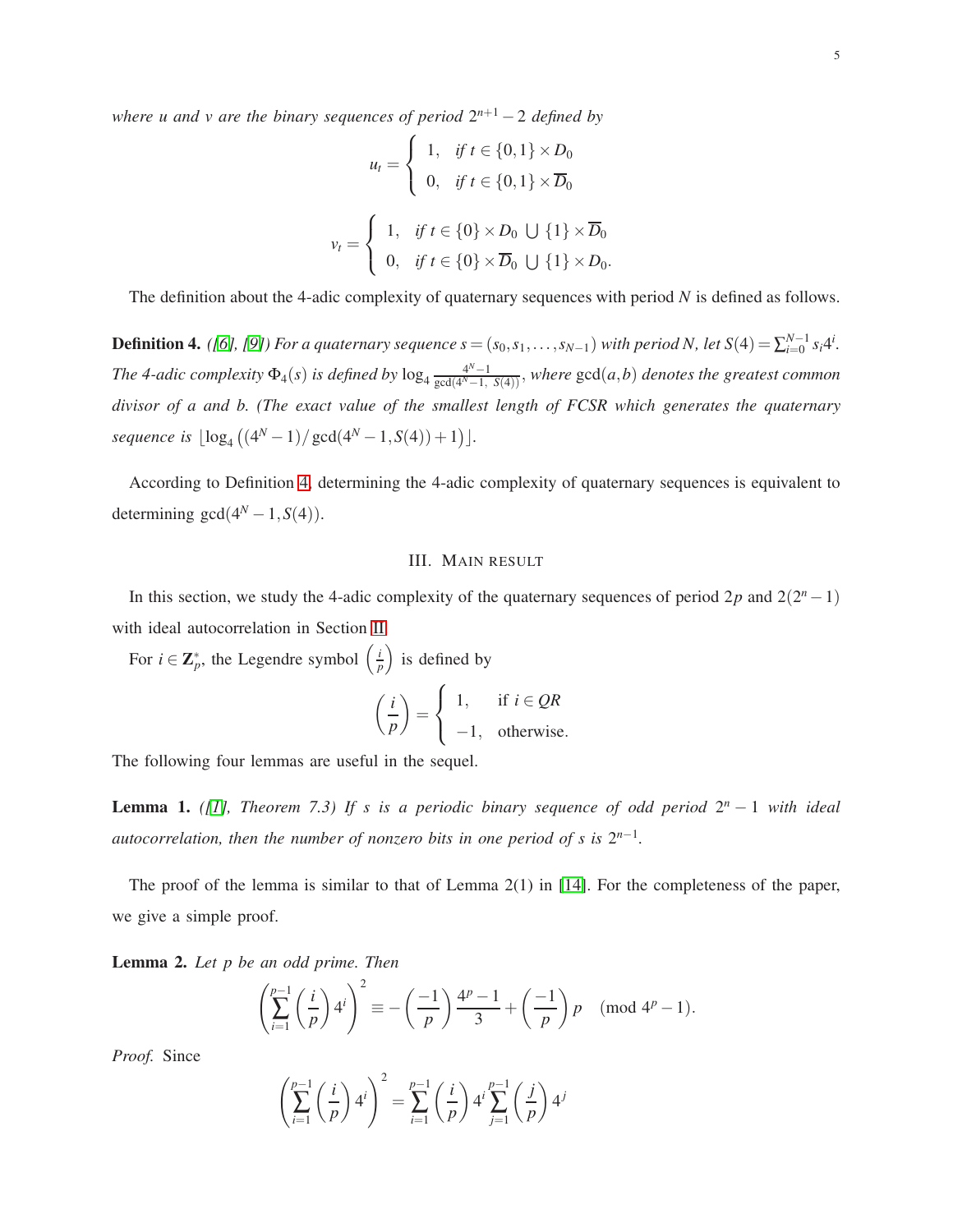$$
= \sum_{i,j=1}^{p-1} \left(\frac{ij}{p}\right) 4^{i+j} \quad (\text{let } j = ik)
$$

$$
= \sum_{i,k=1}^{p-1} \left(\frac{k}{p}\right) 4^{i(k+1)}
$$

$$
= \sum_{k=1}^{p-2} \left(\frac{k}{p}\right) \sum_{i=1}^{p-1} 4^{i(k+1)} + \sum_{i=1}^{p-1} 4^{i p} \left(\frac{p-1}{p}\right)
$$
  
Then from  $\sum_{k=1}^{p-2} \left(\frac{k}{p}\right) = -\left(\frac{-1}{p}\right)$  and

 $_{k=1}^{p-2}$   $\left(\frac{k}{p}\right)$  $\left(\frac{k}{p}\right)$  $=-\left(\frac{-1}{n}\right)$  $\frac{-1}{p}$ ) and *p*−1 ∑ *i*=1  $4^{i(k+1)} \equiv \sum^{p-1}$ ∑ *i*=1  $4^{i} \pmod{4^{p}-1}$   $(1 \leq k \leq p-2)$ ,

we get

$$
\left(\sum_{i=1}^{p-1} \left(\frac{i}{p}\right) 4^i\right)^2 \equiv -\left(\frac{-1}{p}\right) \left(\frac{4^p - 1}{3} - 1\right) + (p - 1) \left(\frac{-1}{p}\right)
$$

$$
\equiv -\left(\frac{-1}{p}\right) \frac{4^p - 1}{3} + \left(\frac{-1}{p}\right) p \pmod{4^p - 1}.
$$

<span id="page-5-1"></span>**Lemma 3.** For a prime p, if  $25|(4^p+1)$ , then we have  $p = 5$ .

*Proof.* Since  $4^{10} \equiv 1 \pmod{25}$  and  $4^{i} \equiv -1 \pmod{25}$  has only one solution  $i = 5$  in the set  $\{i | 1 \le i \le 9\}$ , then from  $4^p \equiv -1 \pmod{25}$ , we get  $p = 5 + 10k$  ( $k \in \mathbb{Z}$ ) which implies 5|p. Hence we get  $p = 5$ .  $\Box$ 

<span id="page-5-0"></span>Lemma 4. *For an odd prime p, we have*

$$
\sum_{t=1}^{p-1} \left(\frac{2t}{p}\right) 4^{2t} + \sum_{\substack{t=0 \ t \neq \frac{p-1}{2}}}^{p-1} \left(\frac{2t+1}{p}\right) 4^{2t+1} \equiv \begin{cases} 2\sum_{t=1}^{p-1} \left(\frac{t}{p}\right) 4^t \pmod{4^p-1} \\ 0 \pmod{4^p+1} \end{cases}
$$

*Proof.* From

$$
\sum_{t=1}^{p-1} \left(\frac{2t}{p}\right) 4^{2t} \equiv \sum_{t=1}^{p-1} \left(\frac{t}{p}\right) 4^t \equiv \sum_{\substack{t=0 \\ t \neq \frac{p-1}{2}}}^{p-1} \left(\frac{2t+1}{p}\right) 4^{2t+1} \pmod{4^p-1}
$$

we get

$$
\sum_{t=1}^{p-1} \left(\frac{2t}{p}\right) 4^{2t} + \sum_{\substack{t=0 \ t \neq \frac{p-1}{2}}}^{p-1} \left(\frac{2t+1}{p}\right) 4^{2t+1} \equiv 2 \sum_{t=1}^{p-1} \left(\frac{t}{p}\right) 4^t \pmod{4^p - 1}.
$$

Since

$$
\sum_{t=1}^{\frac{p-1}{2}} \left(\frac{2t}{p}\right) 4^{2t} \equiv -\sum_{t=\frac{p-3}{2}+2}^{p-1} \left(\frac{2t+1}{p}\right) 4^{2t+1} \pmod{4^p+1}
$$

.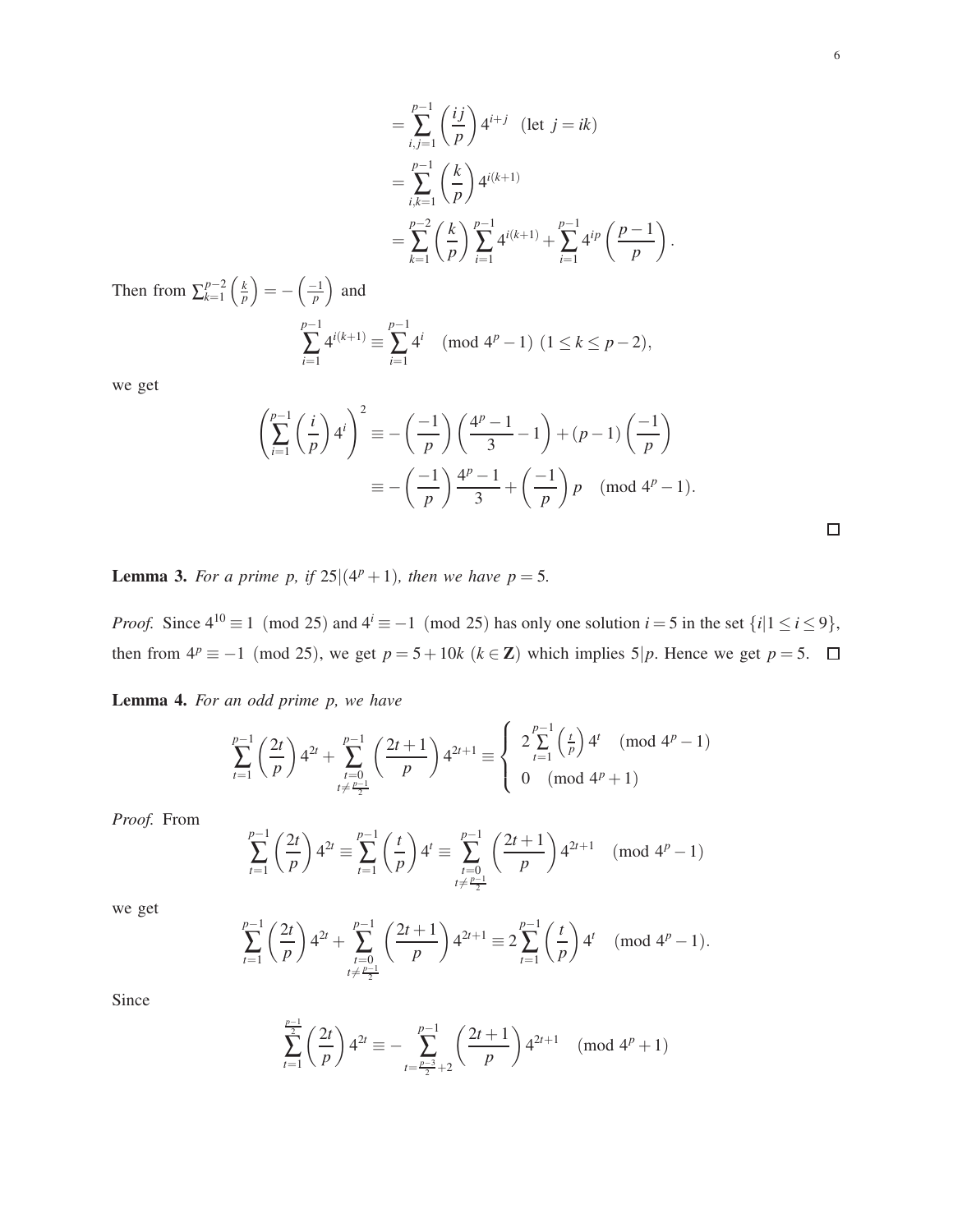$$
\sum_{t=\frac{p-1}{2}+1}^{p-1} \left(\frac{2t}{p}\right) 4^{2t} \equiv -\sum_{t=0}^{\frac{p-3}{2}} \left(\frac{2t+1}{p}\right) 4^{2t+1} \pmod{4^p+1}
$$

then the rest result follows from

$$
\sum_{t=1}^{p-1} \left(\frac{2t}{p}\right) 4^{2t} = \sum_{t=1}^{\frac{p-1}{2}} \left(\frac{2t}{p}\right) 4^{2t} + \sum_{t=\frac{p-1}{2}+1}^{p-1} \left(\frac{2t}{p}\right) 4^{2t}
$$

and

$$
\sum_{\substack{t=0 \ t \neq \frac{p-1}{2}}}^{p-1} \left( \frac{2t+1}{p} \right) 4^{2t+1} = \sum_{t=0}^{\frac{p-3}{2}} \left( \frac{2t+1}{p} \right) 4^{2t+1} + \sum_{t=\frac{p-3}{2}+2}^{p-1} \left( \frac{2t+1}{p} \right) 4^{2t+1}.
$$

Now we study the 4-adic complexity of the quaternary sequence  $g<sup>1</sup>$  in Definition [1.](#page-3-0)

<span id="page-6-0"></span>Theorem 5. *For the quaternary sequence g*<sup>1</sup> *in Definition [1,](#page-3-0) we have*

$$
\Phi_4(g^1) = \begin{cases} \log_4 \frac{4^{2p}-1}{15}, & \text{if } 5|(p+2) \\ \log_4 \frac{4^{2p}-1}{3}, & \text{else.} \end{cases}
$$

*Proof.* (i) Firstly, we prove

$$
\gcd(g^1(4), 4^p - 1) = 3.
$$

Let the symbols be the same as before. Then we get

$$
g^{1}(4) = \sum_{t=0}^{2p-1} \phi(s_{t}^{0}, s_{t}^{1})4^{t}
$$
  
\n
$$
= \sum_{t=0}^{p-1} \phi(b_{2t}, b_{2t})4^{2t} + \sum_{t=0}^{p-1} \phi(c_{2t+1}, 1 - c_{2t+1})4^{2t+1}
$$
  
\n
$$
= \sum_{t=0}^{p-1} [2b_{2t} - b_{2t}(b_{2t} - 1) - (b_{2t} - 1)b_{2t}]4^{2t} + \sum_{t=0}^{p-1} [2c_{2t+1} - c_{2t+1}(-c_{2t+1})
$$
  
\n
$$
- (c_{2t+1} - 1)(1 - c_{2t+1})]4^{2t+1}
$$
 (by (2))  
\n
$$
= \sum_{t=0}^{p-1} [2b_{2t} - (b_{2t})^{2} + b_{2t} - (b_{2t})^{2} + b_{2t}]4^{2t} + \sum_{t=0}^{p-1} [2c_{2t+1} + (c_{2t+1})^{2} + 1 - 2c_{2t+1} + (c_{2t+1})^{2}]4^{2t+1}
$$
  
\n
$$
= \sum_{t=0}^{p-1} 2b_{2t}4^{2t} + \sum_{t=0}^{p-1} (2c_{2t+1} + 1)4^{2t+1}
$$
 (since  $a^{2} = a$  (0  $\le a \le 1$ ))  
\n
$$
= 2b_{0}4^{0} + \sum_{t=1}^{p-1} 2b_{2t}4^{2t} + (2c_{p} + 1)4^{p} + \sum_{t=0}^{p-1} (2c_{2t+1} + 1)4^{2t+1}
$$
  
\n
$$
= \sum_{t=1}^{p-1} 2b_{2t}4^{2t} + 3 \cdot 4^{p} + \sum_{t=0}^{p-1} (2c_{2t+1} + 1)4^{2t+1}
$$
 (since  $b_{0} = 0, c_{0} = c_{p} = 1$ )

 $\Box$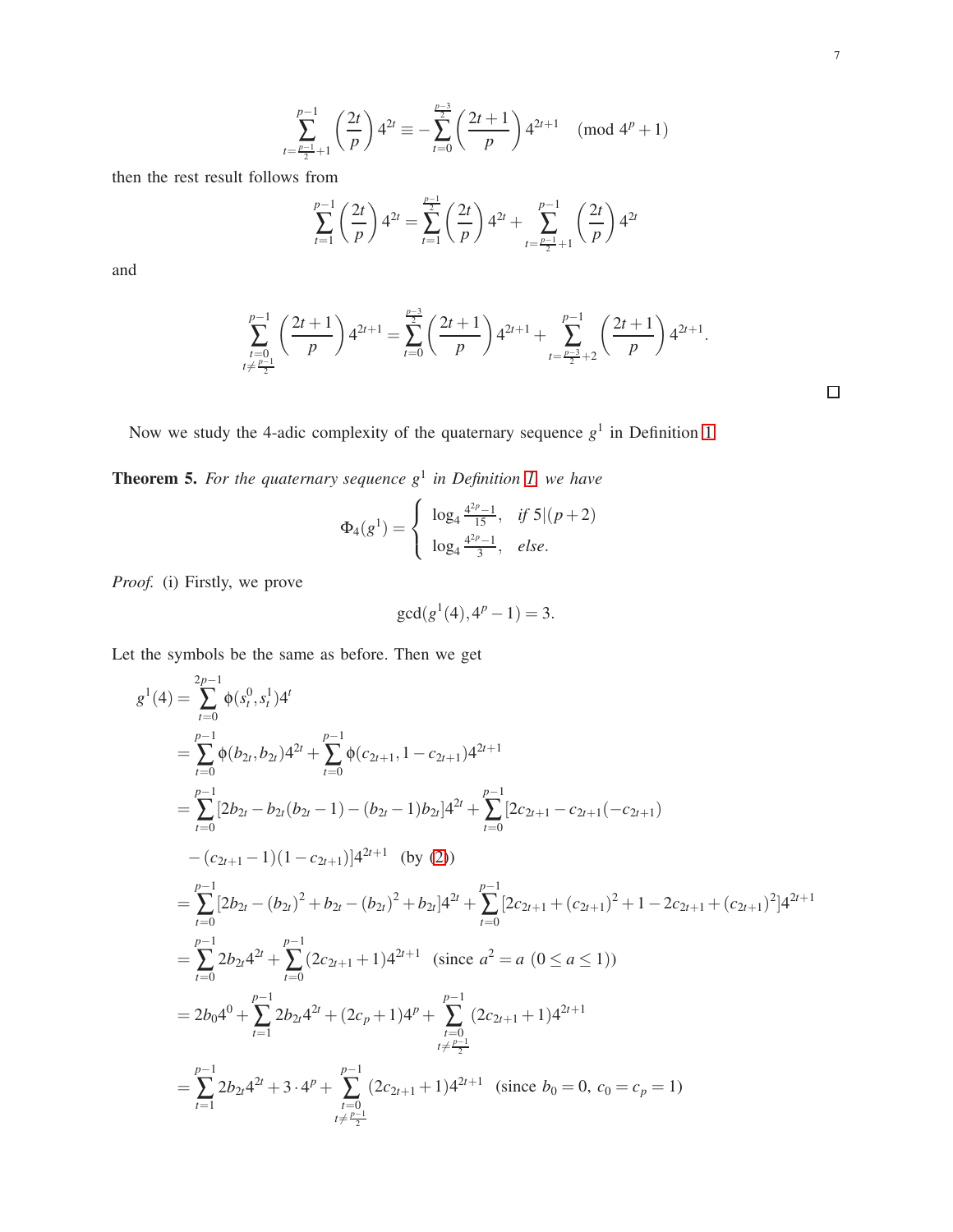$$
= \sum_{\substack{t=0 \ t \neq \frac{p-1}{2}}}^{p-1} 4^{2t+1} + 3 \cdot 4^p + \sum_{t=1}^{p-1} 2b_{2t}4^{2t} + \sum_{\substack{t=0 \ t \neq \frac{p-1}{2}}}^{p-1} 2c_{2t+1}4^{2t+1}
$$
  
\n
$$
= 4 \sum_{t=0}^{p-1} 4^{2t} - 4^p + 3 \cdot 4^p + 2 \sum_{t=1}^{p-1} \frac{1 - \left(\frac{2t}{p}\right)}{2} 4^{2t} + 2 \sum_{\substack{t=0 \ t \neq \frac{p-1}{2}}}^{p-1} \frac{1 - \left(\frac{2t+1}{p}\right)}{2} 4^{2t+1}
$$
  
\n
$$
= \begin{cases} 9 \sum_{t=0}^{p-1} 4^{2t} - 2 \sum_{t=1}^{p-1} \left(\frac{t}{p}\right) 4^t \pmod{4^p - 1} \\ 9 \sum_{t=0}^{p-1} 4^{2t} - 2 \pmod{4^p + 1}. \end{cases}
$$
 (by Lemma 4)

Since  $3|(4^p-1)$ , then from (3) we know

$$
g^{1}(4) \equiv \sum_{t=1}^{p-1} \left(\frac{t}{p}\right) 4^{t} \equiv 0 \pmod{3} \left(\text{since } \sum_{t=1}^{p-1} \left(\frac{t}{p}\right) = 0\right).
$$

It then follows that  $3|gcd(g^1(4), 4^p - 1)$ . If  $9|(4^p - 1)$ , then from  $4^3 \equiv 1 \pmod{9}$  and  $4^p \equiv 1 \pmod{9}$ , we get  $p = 3$  which contradicts with  $p \equiv 1 \pmod{4}$ . Therefore  $9 \nmid \gcd(g^1(4), 4^p - 1)$ .

Assume that  $d_1$  is a prime divisor of  $gcd(g^1(4), 4^p - 1)$  such that  $d_1 \neq 3$ . By (3) we get

$$
g^{1}(4) \equiv -2\sum_{t=1}^{p-1} \left(\frac{t}{p}\right) 4^{t} \pmod{d_1}.
$$

Then we have  $d_1$  $\left(\begin{array}{c} p-1 \\ n \end{array}\right)$  $\sum_{t=1}$  $\frac{t}{2}$  $\left(\frac{t}{p}\right)4^t$ <sup>2</sup> . Combining with Lemma [2,](#page-4-1) we have  $d_1 | p$  which implies  $d_1 = p$ . Hence, we have  $4^p \equiv 1 \pmod{p}$ . By Fermat's little Theorem, we get  $4^{p-1} \equiv 1 \pmod{p}$ . Then we have  $p|(p-1)$ which is a contradiction. Hence, we know  $d_1 = 1$ .

Therefore we get

$$
\gcd(g^1(4), 4^p - 1) = 3. \tag{4}
$$

(ii) Next, we prove

$$
\gcd(g^1(4), 4^p + 1) = \begin{cases} 5, & \text{if } 5 | (p+2) \\ 1, & \text{else.} \end{cases}
$$

By (3) we have

$$
g^1(4) \equiv -p-2 \pmod{5}.
$$

Then we get  $5|gcd(g^1(4), 4^p + 1)$  only when  $5|(p+2)$ .

Assume that  $5|(p+2)$  and  $25|(4^p+1)$ , then by Lemma [3](#page-5-1) we get  $p=5$  which contradicts with  $5|(p+2)$ . It then follows that  $25 \nmid \gcd(g^1(4), 4^p + 1)$ .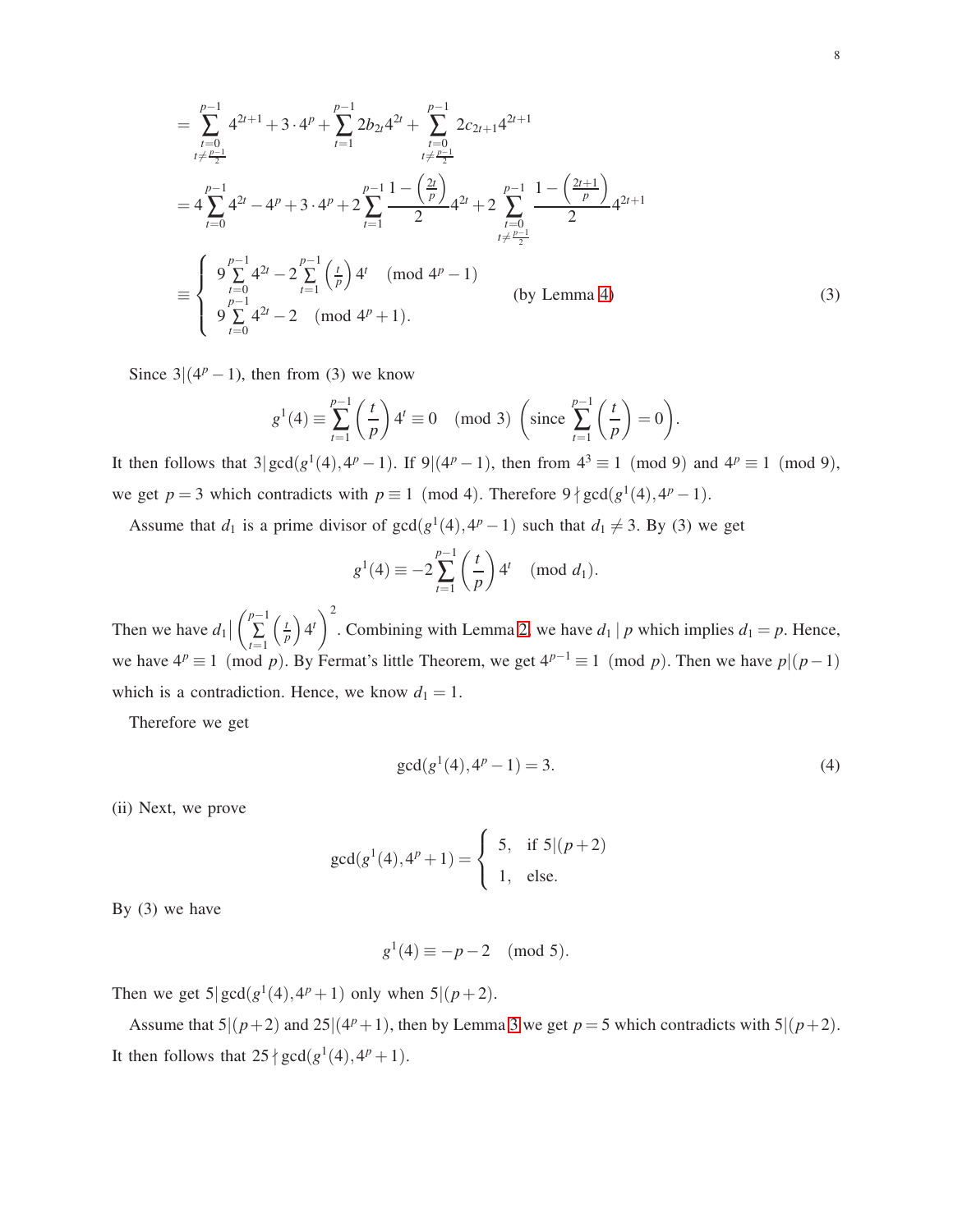Let  $d_2$  be a divisor of  $gcd(g^1(4), 4^p + 1)$  such that  $5 \nmid d_2$ . Then from (3) we have  $g^1(4) \equiv -2 \pmod{d_2}$ . Thus  $d_2$  | 2 which implies  $d_2 = 1$ . Therefore

$$
\gcd(g^{1}(4), 4^{p}+1) = \begin{cases} 5, & \text{if } 5|(p+2) \\ 1, & \text{else.} \end{cases}
$$
 (5)

Combining with (4-5) and the definition of the 4-adic complexity, the result is proven.

The 4-adic complexity of the sequence  $g^2$  in Definition 2 is given by the following theorem.

<span id="page-8-0"></span>**Theorem 6.** For the quaternary sequence  $g^2$  in Definition 2, we have

$$
\Phi_4(g^2) = \begin{cases} \log_4 \frac{4^{2p}-1}{5}, & \text{if } 5|(p-2) \\ \log_4(4^{2p}-1), & \text{else.} \end{cases}
$$

*Proof.* (i) Firstly, we determine the exact value of  $gcd(g^2(4), 4^p - 1)$ .

Assume that the symbols are the same as before. Then we have

$$
g^{2}(4) = \sum_{t=0}^{2p-1} \phi(s_{t}^{2}, s_{t}^{3})4^{t}
$$
  
\n
$$
= \sum_{t=0}^{p-1} \phi(b_{2t}, c_{2t})4^{2t} + \sum_{t=0}^{p-1} \phi(b_{2t+1}, 1 - c_{2t+1})4^{2t+1}
$$
  
\n
$$
= \sum_{t=0}^{p-1} [2b_{2t} - b_{2t}(c_{2t} - 1) - (b_{2t} - 1)c_{2t}]4^{2t} + \sum_{t=0}^{p-1} [2b_{2t+1} + b_{2t+1}c_{2t+1}
$$
  
\n
$$
- (b_{2t+1} - 1)(1 - c_{2t+1})]4^{2t+1} \text{ (by (2))}
$$
  
\n
$$
= (2 \times 0 - 0 \times (1 - 1) - (0 - 1) \times 1) \times 4^{0} + \sum_{t=1}^{p-1} [2b_{2t} - b_{2t}c_{2t} + b_{2t} - b_{2t}c_{2t} + c_{2t}]4^{2t}
$$
  
\n
$$
+ [2b_{p} + b_{p}c_{p} - (b_{p} - 1)(1 - c_{p})]4^{p} + \sum_{t=0}^{p-1} [2b_{2t+1} + b_{2t+1}c_{2t+1} + (b_{2t+1})^{2} + 1 - 2b_{2t+1}]4^{2t+1}
$$
  
\n
$$
= 1 + \sum_{t=1}^{p-1} 2b_{2t}4^{2t} + \sum_{t=0}^{p-1} (2b_{2t+1} + 1)4^{2t+1} \text{ (since } a^{2} = a \text{ (0 \le a \le 1)})
$$
  
\n
$$
= 1 + \sum_{t=1}^{p-1} 2b_{2t}4^{2t} + 4 \sum_{t=0}^{p-1} 4^{2t} - 4^{2\frac{p-1}{2}+1} + \sum_{t=0}^{p-1} 2b_{2t+1}4^{2t+1}
$$
  
\n
$$
= 2 \sum_{t=1}^{p-1} \frac{1 - (\frac{2t}{p})}{2} 4^{2t} + 2 \sum_{t=0}
$$

 $\Box$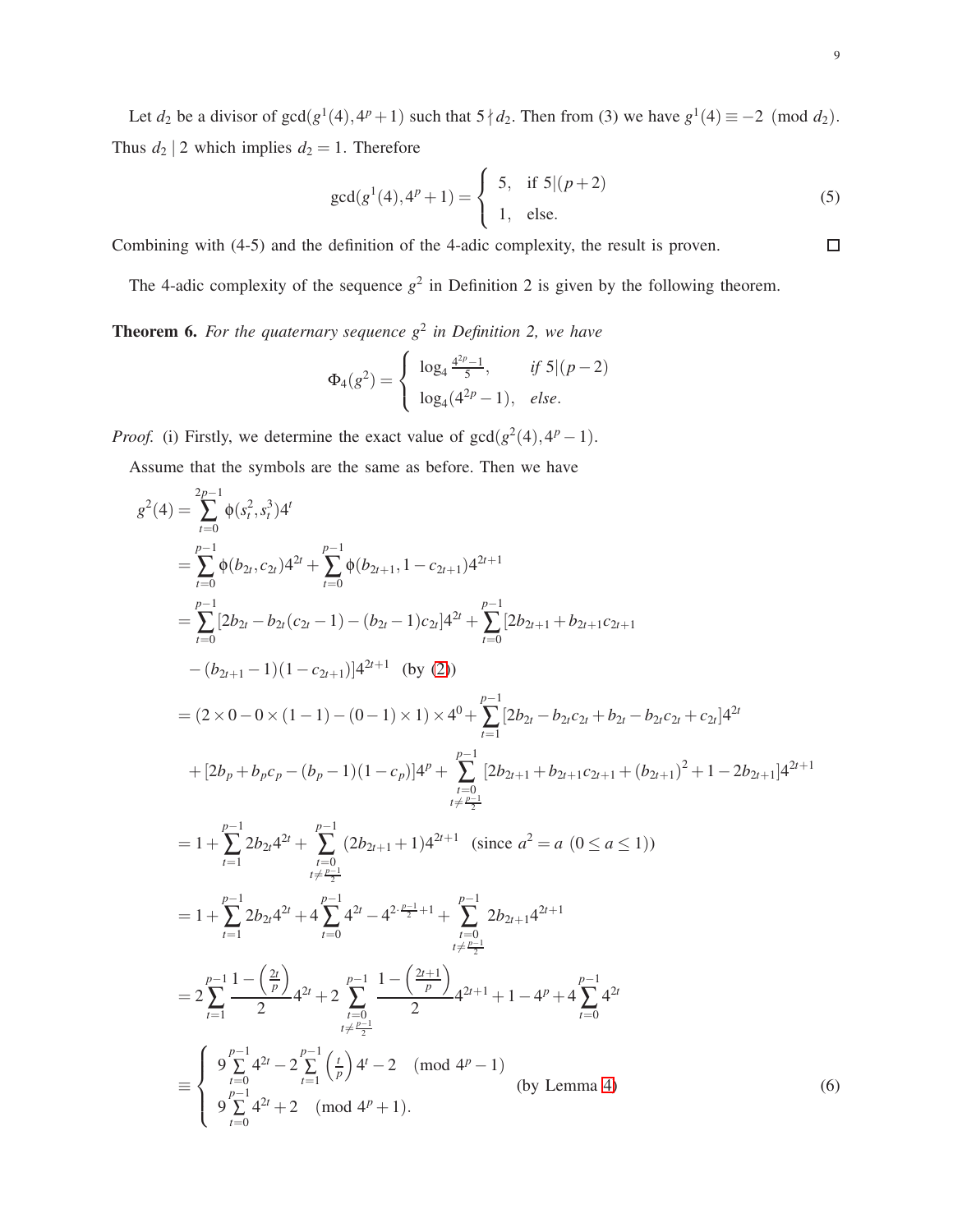$\Box$ 

Since  $3|(4^p-1)$ , then by (6) we know

$$
g^2(4) \equiv 1 \pmod{3}.
$$

Then we get  $3 \nmid gcd(g^2(4), 4^p - 1)$ .

Let  $d_3$  be a prime divisor of  $gcd(g^2(4), 4^p - 1)$ . From (6) and  $d_3 \neq 3$  we have

$$
g^{2}(4) \equiv -2\left(\sum_{t=1}^{p-1} \left(\frac{t}{p}\right) 4^{t} + 1\right) \pmod{d_{3}}.
$$

Then by Lemma [2](#page-4-1) and  $p \equiv 3 \pmod{4}$ , we have

$$
1 \equiv \left(\sum_{t=1}^{p-1} \left(\frac{t}{p}\right) 4^t\right)^2 \equiv -p + \frac{4^p - 1}{3} \equiv -p \pmod{d_3}.
$$

Hence, we have  $d_3|(p+1)$ . From  $4^{d_3-1} \equiv 1 \pmod{d_3}$  and  $4^p \equiv 1 \pmod{d_3}$  we get  $p|(d_3-1)$  which is a contradiction. Therefore

$$
\gcd(g^2(4), 4^p - 1) = 1. \tag{7}
$$

(ii) Now we determine  $gcd(g^2(4), 4^p + 1)$ .

Since  $5|(4^p+1)$ , then by (6) we get

$$
g^{2}(4) \equiv -\sum_{t=0}^{p-1} 4^{2t} + 2 \equiv -p+2 \pmod{5}.
$$

Hence we get  $5|gcd(g^2(4), 4^p + 1)$  only when  $5|(p-2)$ .

Assume that  $5|(p-2)$  and  $25|(4^p+1)$ , then from Lemma [3](#page-5-1) we have  $p=5$  which contradicts with 5 $|(p-2)$ . It then follows that 25  $\nmid$  gcd( $g^2(4)$ , 4<sup>p</sup> + 1). Assume that  $d_4$  is a prime divisor of  $g^2(4)$  and  $4<sup>p</sup> + 1$  such that  $d_4 \neq 5$ . Then by (6) we get

$$
g^2(4) \equiv 2 \pmod{d_4}
$$

which implies  $d_4 = 1$ . Hence we have

$$
\gcd(g^{2}(4), 4^{p} + 1) = \begin{cases} 5, & \text{if } 5 | (p - 2) \\ 1, & \text{otherwise.} \end{cases}
$$
 (8)

Combining with (7-8) and the definition of the 4-adic complexity, the result is proven.

The 4-adic complexity of the sequence  $g^3$  with period  $2^{n+1} - 2$  in Definition [3](#page-3-1) is given as follows.

<span id="page-9-0"></span>**Theorem 7.** For the quaternary sequence  $g^3$  with period  $2^{n+1} - 2$  in Definition [3,](#page-3-1) we have

$$
\Phi(g^3) = \log_4 5 \cdot (4^{2^n - 1} - 1).
$$

*Proof.* With the symbols the same as before, we have

$$
g^{3}(4) = \sum_{t=0}^{2^{n+1}-3} \phi(u_{t},v_{t})4^{t}
$$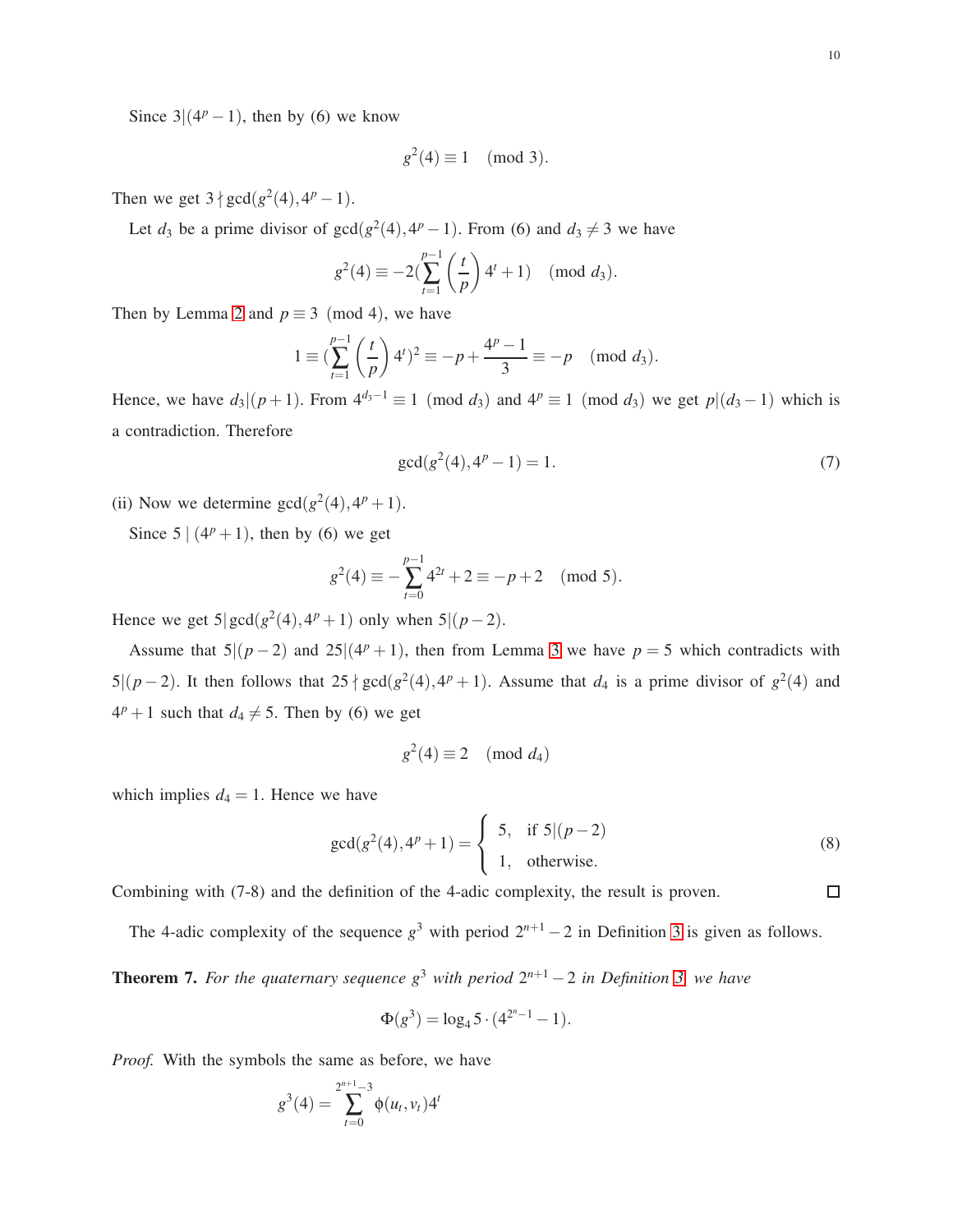$$
= \sum_{\substack{t=0 \ t \in \{1\} \times D_0}}^{2^{n+1}-3} 4^t + \sum_{\substack{t=0 \ t \in \{0\} \times D_0}}^{2^{n+1}-3} 2 \cdot 4^t + \sum_{\substack{t=0 \ t \in \{1\} \times D_0}}^{2^{n+1}-3} 3 \cdot 4^t
$$
  
\n
$$
= \sum_{\substack{t=0 \ t \in \{1\} \times D_0}}^{2^{n+1}-3} 4^t + 2 \cdot \sum_{\substack{t=0 \ t \in \{1\} \times D_1}}^{2^{n+1}-3} 4^t + 3 \cdot \sum_{\substack{t=0 \ t \in \{1\} \times D_1}}^{2^{n+1}-3} 4^t
$$
  
\n
$$
= \sum_{\substack{t=0 \ t \in \{1\} \times D_1}}^{2^{n+1}-3} (1-s_t)4^t + 2 \cdot \sum_{\substack{t=0 \ t \in \{1\} \times D_1}}^{2^{n+1}-3} s_t \cdot 4^t + 3 \cdot \sum_{\substack{t=0 \ t \in \{1\} \times D_1}}^{2^{n+1}-3} s_t \cdot 4^t
$$
  
\n
$$
= \sum_{\substack{t=0 \ t \in \{1\} \times D_1}}^{2^{n+1}-3} 4^t + 2 \sum_{\substack{t=0 \ t \in \{1\} \times D_1}}^{2^{n+1}-3} s_t \cdot 4^t
$$
  
\n
$$
= \sum_{\substack{t=0 \ t \in \{1\} \times D_1}}^{2^{n+1}-3} 4^t + 2 \sum_{\substack{t=0 \ t \in \{1\} \times D_1}}^{2^{n+1}-3} s_t \cdot 4^t \cdot (1 + 4^{2^n-1})
$$
  
\n
$$
= \sum_{t=0}^{2^n-2} 4^{2t+1} + 2 \sum_{t=0}^{2^n-2} s_t \cdot 4^t \cdot (1 + 4^{2^n-1})
$$
  
\n
$$
= 4^{2^n-1} + 1 \cdot 4^{2^n-1} - 1 \qquad 2^n-2
$$

<span id="page-10-3"></span><span id="page-10-0"></span>
$$
= 4 \cdot \frac{4^{2^{n}-1}+1}{5} \cdot \frac{4^{2^{n}-1}-1}{3} + 2 \sum_{t=0}^{2^{n}-2} s_t \cdot 4^t \cdot (1+4^{2^{n}-1}). \tag{10}
$$

(i) Firstly, we determine  $gcd(g^3(4), 4^{2^n-1} + 1)$ . By [\(10\)](#page-10-0) and  $\frac{4^{2^{n}-1}-1}{3} = \sum_{n=0}^{2^{n}-2}$ ∑ *t*=0  $4^t \equiv 1 \pmod{5}$ , we have  $g^3(4) \equiv 4 \cdot \frac{4^{2^n-1}+1}{5}$  $\frac{x^2+1}{5}$  (mod  $4^{2^{n-1}}+1$ ).

It then follows that

<span id="page-10-4"></span>
$$
\gcd(g^3(4), 4^{2^n-1}+1) = \gcd(4 \cdot \frac{4^{2^n-1}+1}{5}, 4^{2^{n-1}}+1) = \frac{4^{2^n-1}+1}{5}.
$$
\n(11)

(ii) Secondly, we determine  $gcd(g^3(4), 4^{2^n-1}-1)$ . By [\(10\)](#page-10-0) and  $\frac{4^{2^n-1}+1}{5} = \sum_{n=0}^{2^n-2}$ ∑ *t*=0  $(-4)^t \equiv 1 \pmod{3}$ , we have

<span id="page-10-1"></span>
$$
g^{3}(4) \equiv 4 \cdot \sum_{t=0}^{2^{n}-2} s_{t} 4^{t} + \frac{4^{2^{n}-1}-1}{3} \pmod{4^{2^{n-1}}-1}.
$$
 (12)

Since  $s_t \in \{0, 1\}$ , we have  $s_t = \frac{1 - (-1)^{s_t}}{2}$  $\frac{(-1)^{n}}{2}$ . Then from [\(12\)](#page-10-1), we get

$$
g^{3}(4) \equiv 4 \cdot \sum_{t=0}^{2^{n}-2} \frac{1 - (-1)^{s_{t}}}{2} \cdot 4^{t} + \frac{4^{2^{n}-1}-1}{3}
$$

$$
\equiv 2 \cdot \frac{4^{2^{n}-1}-1}{3} - 2 \sum_{t=0}^{2^{n}-2} (-1)^{s_{t}} \cdot 4^{t} + \frac{4^{2^{n}-1}-1}{3}
$$

$$
\equiv -2 \sum_{t=0}^{2^{n}-2} (-1)^{s_{t}} \cdot 4^{t} \pmod{4^{2^{n}-1}-1}.
$$

Hence, we have

<span id="page-10-2"></span>
$$
\gcd(g^3(4), 4^{2^{n-1}} - 1) = \gcd(-\sum_{t=0}^{2^n - 2} (-1)^{s_t} 4^t, 4^{2^n - 1} - 1).
$$
\n(13)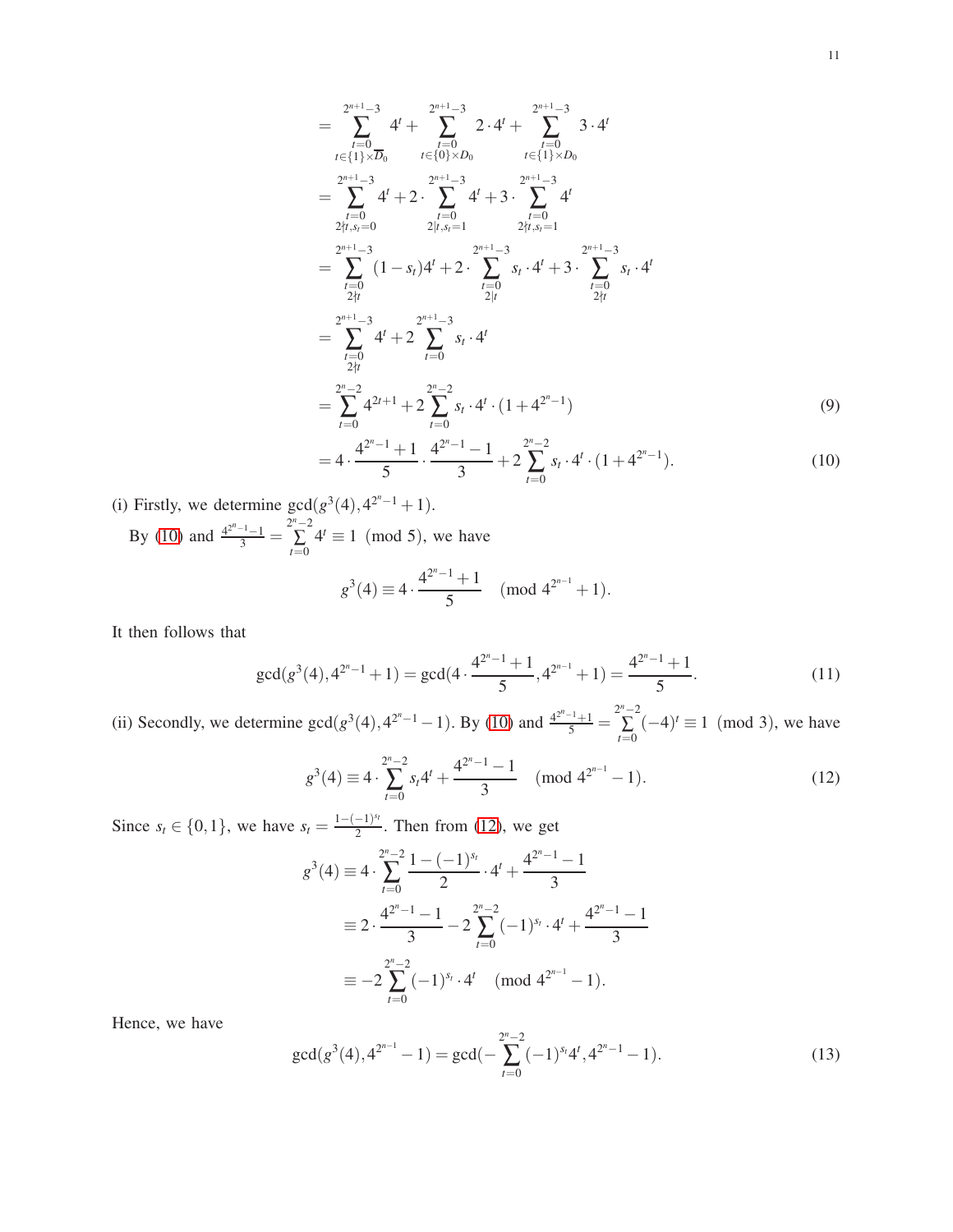Let *r* be a prime divisor of  $gcd(g^3(4), 4^{2^n-1} - 1)$ . Then from [\(13\)](#page-10-2), we get

$$
0 \equiv g^3(4) \equiv \sum_{t=0}^{2^n - 2} (-1)^{s_t} \cdot 4^t \pmod{r}.
$$

It then follows that

$$
0 \equiv \sum_{t=0}^{2^n - 2} (-1)^{s_t} \cdot 4^t \sum_{l=0}^{2^n - 2} (-1)^{s_l} \cdot 4^{-l}
$$
  
\n
$$
\equiv \sum_{t,l=0}^{2^n - 2} (-1)^{s_t + s_l} 4^{t-l}
$$
  
\n
$$
\equiv \sum_{l=0}^{2^n - 2} \sum_{f=0}^{2^n - 2} (-1)^{s_{f+l} + s_l} 4^f
$$
  
\n
$$
\equiv \sum_{f=0}^{2^n - 2} 4^f \sum_{l=0}^{2^n - 2} (-1)^{s_{f+l} + s_l} \pmod{r}
$$

Then from the fact that *s* is a binary sequence of period  $2<sup>n</sup> - 1$  with ideal autocorrelation and [\(1\)](#page-2-1), we get

<span id="page-11-0"></span>
$$
0 \equiv 2^{n} - 1 + \sum_{f=1}^{2^{n}-2} (-1)^{4^{f}} \equiv 2^{n} - \frac{4^{2^{n}-1} - 1}{3} \pmod{r}.
$$
 (14)

By [\(9\)](#page-10-3), we know  $g^3(4) \equiv \sum_{t=0}^{2^n-2} s_t + 2^n - 1 \pmod{3}$ . Since *s* is a binary sequence of period  $2^n - 1$  with ideal autocorrelation, then from Lemma [1](#page-4-2) we have  $\sum_{t=0}^{2^n-2} s_t = 2^{n-1}$ . It then follows that  $g^3(4) \equiv 2^{n-1} + 2^n - 1 \equiv 2$ (mod 3). Therefore we get  $3 \nmid g^3(4)$ . It then follows that  $r \neq 3$  which implies

$$
r\left|\frac{4^{2^n-1}-1}{3}\right|
$$

.

By [\(14\)](#page-11-0) we get  $0 \equiv 2^n \pmod{r}$  which is a contradiction. Hence, we have

<span id="page-11-1"></span>
$$
\gcd(g^3(4), 4^{2^{n-1}} - 1) = 1. \tag{15}
$$

 $\Box$ Combining with [\(11\)](#page-10-4), [\(15\)](#page-11-1) and the definition of the 4-adic complexity, the result is proven.

We give several examples to demonstrates our main results.

**Example 1.** For  $p = 5 \equiv 1 \pmod{4}$ , we have  $\mathbb{F}_5^* = \langle 2 \rangle$  and  $b_0 = b_5 = 0, c_0 = c_5 = 1, b_1 = b_6 = 0, c_1 = 0$  $c_6 = 0, b_2 = b_7 = 1, c_2 = c_7 = 1, b_3 = b_8 = 1, c_3 = c_8 = 1, b_4 = b_9 = 0, c_4 = c_9 = 0$ . Then according to the *definition of the sequence*  $g^1$ , we get  $g^1 = (0, 1, 2, 3, 0, 3, 0, 3, 2, 1)$ *. Then we have* 

$$
gcd(g1(4), 410 - 1)
$$
  
= gcd(1 × 4 + 2 × 4<sup>2</sup> + 3 × 4<sup>3</sup> + 3 × 4<sup>5</sup> + 3 × 4<sup>7</sup> + 2 × 4<sup>8</sup> + 4<sup>9</sup>, 4<sup>10</sup> - 1)  
=3

*which implies*  $\Phi_4(g^1) = \log_4 \frac{4^{10}-1}{3}$ 3 *. This result is consistent with Theorem [5.](#page-6-0)*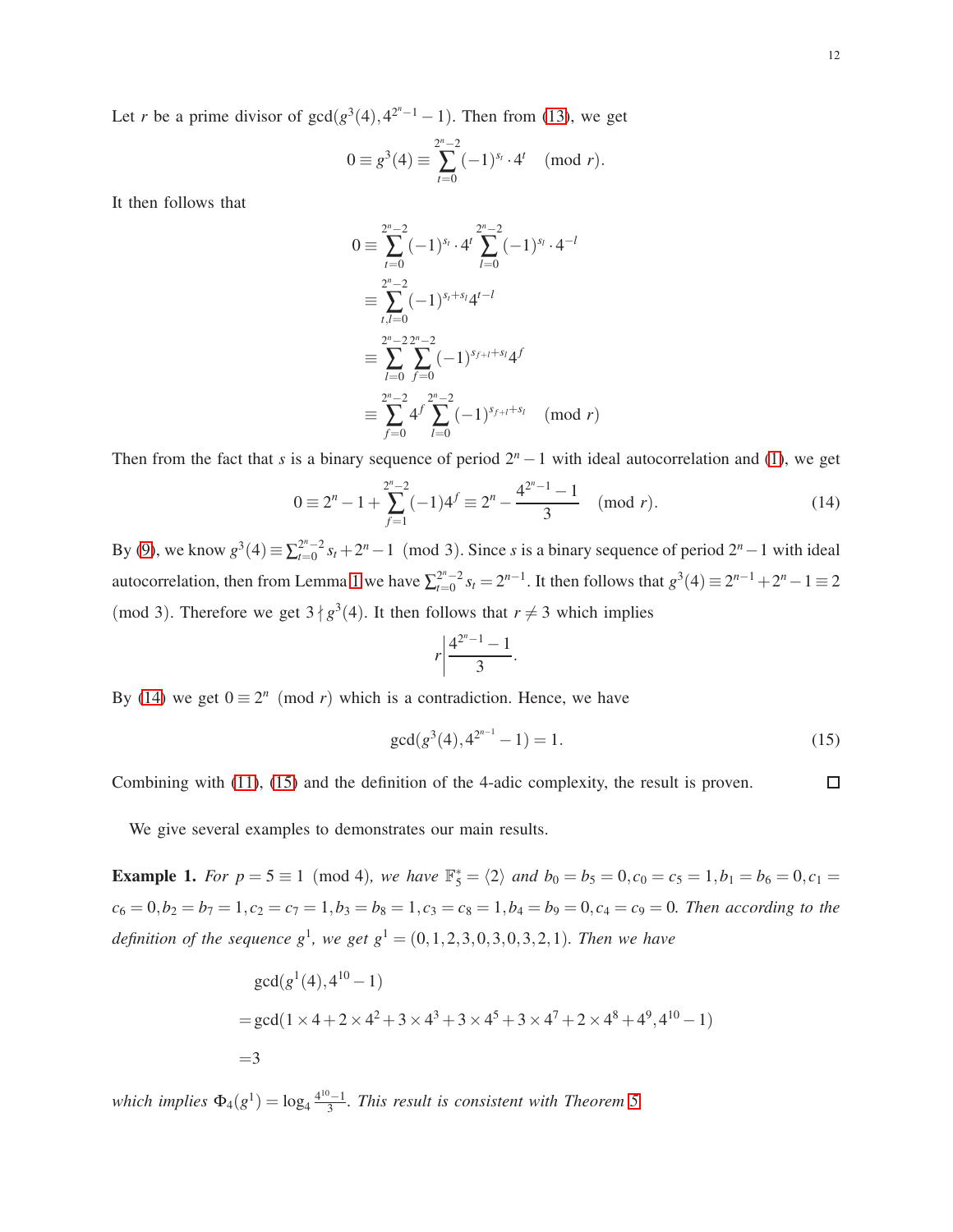**Example 2.** For  $p = 13 \equiv 1 \pmod{4}$ , we have  $\mathbb{F}_{13}^* = \langle 2 \rangle$ . According to the definition of the sequence  $g^1$ , *we have g*<sup>1</sup> = (0,1,2,1,0,3,2,3,2,1,0,3,0,3,0,3,0,1,2,3,2,3,0,1,2,1)*. Then we have*

$$
gcd(g^{1}(4), 4^{26} - 1)
$$
  
= gcd(1 × 4 + 2 × 4<sup>2</sup> + 4<sup>3</sup> + 3 × 4<sup>5</sup> + 2 × 4<sup>6</sup> + 3 × 4<sup>7</sup> + 2 × 4<sup>8</sup> + 4<sup>9</sup> + 3 × 4<sup>11</sup> + 3 × 4<sup>13</sup>  
+ 3 × 4<sup>15</sup> + 4<sup>17</sup> + 2 × 4<sup>18</sup> + 3 × 4<sup>19</sup> + 2 × 4<sup>20</sup> + 3 × 4<sup>21</sup> + 4<sup>23</sup> + 2 × 4<sup>24</sup> + 4<sup>25</sup>, 4<sup>26</sup> - 1)  
= 15

*which implies*  $\Phi_4(g^1) = \log_4 \frac{4^{26}-1}{15}$ . This result is consistent with Theorem [5.](#page-6-0)

**Example 3.** For  $p = 3 \equiv 3 \pmod{4}$ , we have  $\mathbb{F}_3^* = \langle 2 \rangle$  and  $b_0 = b_3 = 0, c_0 = c_3 = 1, b_1 = b_4 = 0, c_1 = c_4 = 0$  $0, b_2 = b_5 = 1, c_2 = c_5 = 1$ . According to the definition of the sequence  $g^2$ , we have  $g^2 = (1, 1, 2, 0, 0, 3)$ . *Then we get*

$$
gcd(g^{2}(4), 4^{6} - 1)
$$
  
= gcd(1 + 1 × 4 + 2 × 4<sup>2</sup> + 3 × 4<sup>5</sup>, 4<sup>6</sup> – 1)  
=1

*which implies*  $\Phi_4(g^2) = \log_4(4^6 - 1)$ *. This result is consistent with Theorem [6.](#page-8-0)* 

**Example 4.** For  $p = 7 \equiv 3 \pmod{4}$ , according to the definition of the sequence  $g^2$ , we have  $g^2 =$ (1,1,0,3,0,3,2,0,0,1,2,1,2,3)*. Then we get*

$$
gcd(g^{2}(4), 4^{14}-1)
$$
  
= gcd(1 + 1 × 4 + 3 × 4<sup>3</sup> + 3 × 4<sup>5</sup> + 2 × 4<sup>6</sup> + 4<sup>9</sup> + 2 × 4<sup>10</sup> + 4<sup>11</sup> + 2 × 4<sup>12</sup> + 3 × 4<sup>13</sup>, 4<sup>14</sup> - 1)  
=5

*which implies*  $\Phi_4(g^2) = \log_4(\frac{4^{14}-1}{5})$ *. This result is consistent with Theorem [6.](#page-8-0)* 

**Example 5.** For  $n = 4$ , we have the binary m-sequence  $s = (0,0,0,1,0,0,1,1,0,1,0,1,1,1)$  of period 15, according to the definition of the sequence  $g^3$ , we have

$$
g3 = (0, 1, 0, 3, 0, 1, 2, 3, 0, 3, 0, 3, 2, 3, 2, 1, 0, 1, 2, 1, 0, 3, 2, 1, 2, 1, 2, 3, 2, 3).
$$

*Then we get*

$$
gcd(g3(4), 430 - 1)
$$
  
= gcd(4+3×4<sup>3</sup>+4<sup>5</sup>+2×4<sup>6</sup>+3×4<sup>7</sup>+3×4<sup>9</sup>+3×4<sup>11</sup>+2×4<sup>12</sup>+3×4<sup>13</sup>+2×4<sup>14</sup>+4<sup>15</sup>+4<sup>17</sup>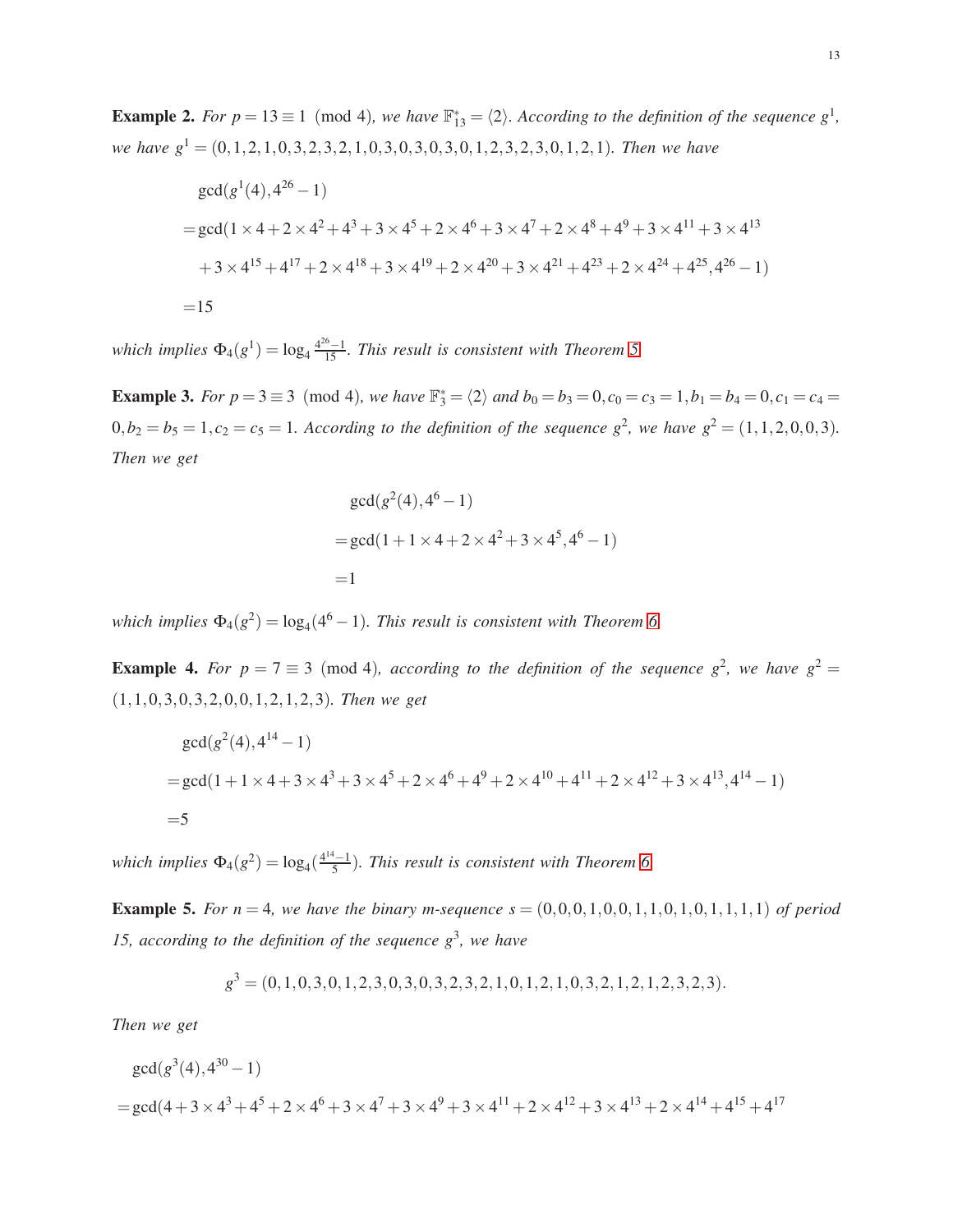$$
+2 \times 4^{18} + 4^{19} + 3 \times 4^{21} + 2 \times 4^{22} + 4^{23} + 2 \times 4^{24} + 4^{25} + 2 \times 4^{26} + 3 \times 4^{27} + 2 \times 4^{28} + 3 \times 4^{29}, 4^{30} - 1)
$$
  
=214748365  
=
$$
\frac{4^{15} + 1}{5}
$$

*which implies*  $\Phi_4(g^3) = \log_4(5 \times (4^{15} - 1))$ *. This result is consistent with Theorem [7.](#page-9-0)* 

**Remark 1.** *For a sequence s with period N, the 4-adic complexity*  $\Phi_4(s)$  *should exceed*  $\frac{N-16}{6}$  *to resist the rational approximation algorithm. Theorems 5-7 show that the 4-adic complexity of the balanced auaternary sequences of period* 2*p and* 2(2<sup>*n*</sup> − 1) *with ideal autocorrelation defined in* [\[5\]](#page-13-2) *and* [\[4\]](#page-13-3) *is larger than*  $\frac{2p-16}{6}$  *and*  $\frac{2(2^{n}-1)-16}{6}$  $rac{(-1)-10}{6}$  respectively.

## IV. CONCLUSION

In this paper, we study the 4-adic complexity of the balanced quaternary sequences with ideal autocorrelation constructed in [\[5\]](#page-13-2) and [\[4\]](#page-13-3), respectively. It turns out that the balanced quaternary sequences with ideal autocorrelation constructed in these two papers are safe enough to resist the attack of the rational approximation algorithm. It would be interesting to investigate the 4-adic complexity of more quaternary sequences with good autocorrelation and balance property.

### **REFERENCES**

- <span id="page-13-5"></span>[1] S. W. Golomb and G. Gong, *Signal Design for Good Correlation: For Wireless Communications, Cryptography and Radar Applicaiton*, Cambridge University Press, 2005.
- [2] R. Hofer and A. Winterhof, "On the 2-adic complexity of the two-prime generator," *IEEE Trans. Inf. Theory*, vol. 64, no. 8, pp. 5957-5960, 2018.
- <span id="page-13-3"></span>[3] H. Hu, "Comments on "a new method to compute the 2-adic complexity of binary sequences"," *IEEE Trans. Inf. Theory*, vol. 60, no. 9, pp. 5803-5804, 2014.
- <span id="page-13-2"></span>[4] J. Jang, Y. Kim, S. Kim, J. No, "New quaternary sequences with ideal autocorrelation constructed from bianry sequences with ideal autocorrelation," in *Proc. IEEE Int. Symp. Inf. Theory*, Seoul, Korea, June 28-July 3, 2009, pp. 278-281.
- <span id="page-13-0"></span>[5] Y. Kim, J. Jang, S. Kim, J. No, "New construction of quaternary sequences with ideal autocorrelation from Legendre sequences," in *Proc. IEEE Int. Symp. Inf. Theory*, Seoul, Korea, June 28-July 3, 2009, pp. 282-285.
- <span id="page-13-1"></span>[6] A. Klapper, "A survey of feedback with carry shift regiters," in *Proc. Sequences and Their Applications*, Seoul, Korea, October 24-October 28, 2004, pp. 56-71.
- [7] A. Klapper and M. Goresky, "Feedback shift registers, 2-adic span, and combiners with memory," *J. Cryptology*, vol. 10, no. 2, pp. 111-147, 1997.
- <span id="page-13-4"></span>[8] A. Klapper and M. Goresky, "Cryptanalysis based on 2-adic rational approximation," in Advances in Cryptology-CRYPTO'95. Berlin, Germany: Springer-Verlag, 1995, vol. 963, Lecture Notes in Computer Science, pp. 262-273.
- [9] A. Klapper and J. Xu, "Register synthesis for algebraic feedback shift registers based on non-primes," *Designs, Codes, and Crypt.*, vol. 31, no. 3, pp. 227-250, 2004.